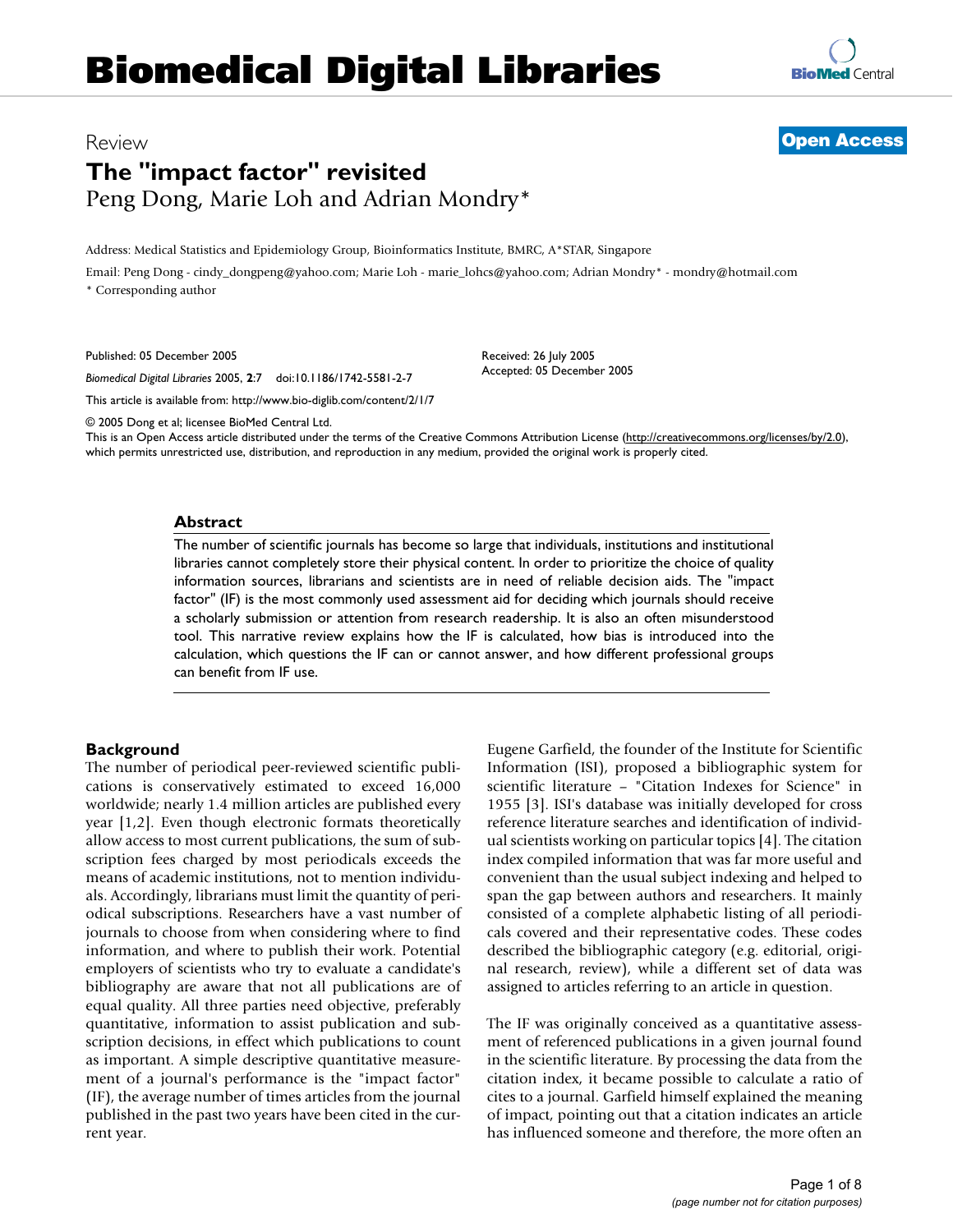article is cited, the greater its influence on the scientific community [5]. This ratio was then used to select the journals for inclusion in the Science Citation Index (SCI) [6]. The journal IF is currently calculated by Thomson ISI for all journals contained in the SCI database, then reported in the Journal Citation Reports (JCR) database. Currently 3700 "world-leading" scientific journals are included in the SCI database [7]. Even more journals are "tracked", which means they are monitored but have not been assigned an IF yet. Inclusion criteria into the SCI database and for assignment of an IF were described in detail by Garfield [8].

It is generally understood that the higher the IF, the "better" the journal. As a result, journals with high IF are often preferentially acquired in institutions where subscription funds are limited; researchers are keen to submit their work to journals with high IF to further their career; the editors of journals with high IF are swamped with manuscripts by researchers who want to publish only with the best; some funding agencies expect their scientists to publish in journals above a certain IF; and recruitment officers tend to look for candidates with publications in high-IF journals.

Unfortunately, the IF alone cannot provide the knowledge needed for informed decision-making. Even more unfortunately so, it is often used simply because it is readily available, while alternative measurements are unknown or unavailable to many decision makers [4].

The present narrative review is an introduction to a field of study within scientometrics, and a basis on which librarians, researchers and funding agencies can discuss the usefulness of the IF in planning their publication and funding strategies. Topics covered include how the IF is calculated, some sources of bias in the calculation, an introduction to some alternative assessment scores that complement the IF, and questions the IF can or cannot answer in the informed decision making process.

# **Calculation of the impact factor**

The journal IF defined by the ISI is a ratio of two elements. The denominator is the total number of "citable" articles published in a particular journal within a given timeframe. The numerator is the total number of citations in the current year to any article published in this journal during that given timeframe. The ISI has defined this time frame as two years. The IF of a journal A in a particular year *Y* is computed following the formula:

$$
IF_A = \frac{All \; citations \; in \; Y \; to \; articles \; in \; A \; during \; (Y-1)+(Y-2)}{All \; citable \; articles \; in \; A \; during \; (Y-1)+(Y-2)}
$$

By ISI definition, only research articles, technical notes and reviews are "citable" items. Editorials, letters, news items, and meeting abstracts are "non-citable items" for the purpose of calculating the denominator. All items, however, may be counted in the numerator during the calculation

For example, the *New England Journal of Medicine* published 366 "citable" articles in 2003 and 378 "citable" articles in 2002. Citations in 2004 to any articles published in 2003 and 2002 are 14147 and 14549, respectively. Following the above formula, the IF for this journal in 2004 is:

$$
IF = \frac{14147 + 14549}{366 + 378} = 38.6
$$

# **Factors that bias the calculation of the impact factor**

The ready accessibility of the IF and the lack of other wellknown quality indicators have rapidly contributed to the attribution of IF as an indicator of journal quality. However, it is important to remember that the calculation of the IF is biased by many factors. These include:

- Coverage and language preference of the SCI database
- Procedures used to collect citations at the ISI
- Algorithm used to calculate the IF
- Citation distribution of journals
- Online availability of publications
- Citations to invalid articles
- Negative citations

• Preference of journal publishers for articles of a certain type

- Publication lag
- Citing behavior across subjects
- Possibility of exertion of influence from journal editors.

# *Journal coverage by ISI*

The coverage of journals and the language preference in the SCI database are important contributors to the limitation of the IF. The SCI covers less than one fourth of peerreviewed journals worldwide, and exhibits a preference for English language journals [9]. Non-English journals have relatively low IFs due to the limited coverage of such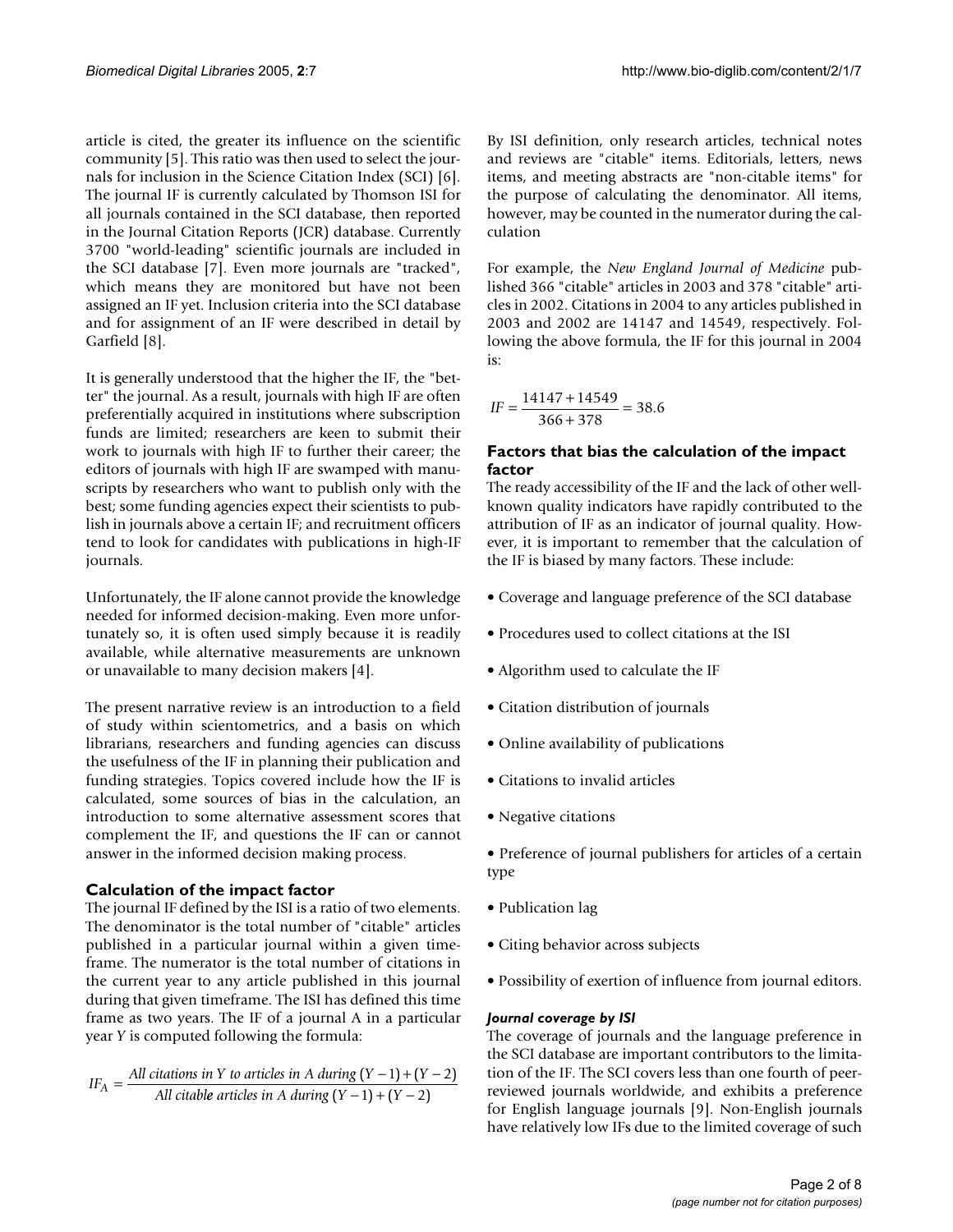journals by the SCI database. Calculation of the IF for non-English journals in their native countries or regions may be a useful way to complement the data in the SCI database [8,10,11]. At the same time, it must be remembered that at present, English is the *lingua franca* of science, just as German was in the 19th and early 20th centuries, and Latin and Greek before that [11]. Further bias has been created by a tendency towards self-citation among American scientists [12].

#### *Differences across research fields and subject areas*

Different citing behavior across subject field imposes a bias on the IF. Articles in rapidly growing areas tend to cite much more recent references than more traditional research fields, in particular theoretical and mathematical areas [13]. This diversity leads to the wide variance of IFs across subject categories. The IF of underrepresented fields is affected negatively [13].

Collecting citations over only two years post publication has an important effect on the IF. Journals in rapidly growing research fields, such as systems biology and bioinformatics, tend to publish papers with a short time interval from submission to acceptance. A large percentage of papers are cited within two years of their publication. This, in result, leads to a high IF. However, there are many journals with longer citation half-lives. Many papers from such journals are still cited frequently much longer than two years after their publication. ISI defines "citation half-life" as the median age of the articles that were cited in the year for which the half-life is reported. Fields with more "durable" literature have a small percentage of short term citations and thus lower journal IF [13]. This field property together with the low number of references per article gives mathematics, for example, a recorded average citation impact that is only a quarter that of biochemistry [14]. Whitehouse [15] has analyzed this for the *British Journal of Radiology* as one example of a journal with long citation half-life. Only 12% of the cites to this journal in 1999 quote the previous two years' publications, but more than 50% of the cites in 1999 to the *BJR* quote papers published in the previous nine years. The scientific impact of the *BJR* is thus underestimated if the calculation is based only on cites to the previous two years' publications. While this affects most journals to some extent, it seems that the highest ranking journals remain quite stable, regardless of the timeframe used for the calculation of the IF [8,16].

A given research field is often also cited by related fields [13]. For example, clinical medicine draws heavily on basic science. As a result, basic research in medicine is cited three to five times more than clinical medicine. The IF is affected accordingly [17,18].

# *Differences between journals that have nothing to do with journal quality*

A distinct weakness of the IF's algorithm lies in the inclusion of articles into the numerator count that are considered as "non-citable" in the denominator count. Citations to "non-citable" items may dramatically increase a journal's IF [19,20]. Journals publishing large proportion of "non-citable items" can thus achieve higher IFs than journals that predominantly publish "citable" items.

Similarly, the ISI algorithm does not take into account a journals' respective composition of research articles, technical notes and reviews [20]. Reviews are more likely to be cited than original research papers [13,21]. Journals publishing a high proportion of review papers consequently attract more citations and thus are likely to achieve a higher IF.

Editorial preference for longer articles seems to increase a journal's IF. Seglen [21] has shown that the citation rate is proportional to the article length, i.e. longer articles are cited more often.

Given the rapid growth of electronic publications, the online availability of articles has recently become an important factor to influence the IF. Murali et al. [22] determined how the IF of medical journals is affected by their online availability. In that study, a document set obtained from MEDLINE was classified into three groups, namely *FUTON* (full text on the Net), abstracts only and *NAA* (no abstract available). Online availability clearly increased the IF. In the FUTON subcategory, there was an IF gradient favoring journals with freely available articles. This is exemplified by the success of several "open access" journals published by BioMed Central (BMC) and the Public Library of Science (PLoS). Open access journals publish full-text online papers free of subscription fees [23]. BioMed Central (BMC) is an "open access" publisher in business since 2000. BMC hosts over 100 biomedical journals ranging from general interest to specialized research. More than twenty journals published by BMC are currently tracked by the ISI and over half of these have IFs available for the recent years. *BMC Bioinformatics* was assigned its first IF for 2004. At 5.4, it places the journal second in the field, only marginally below the traditional competitor *Bioinformatics* (IF = 5.7), which has a 20-years' publishing history and is connected to a major learned society within this field of research (International Society for Computational Biology).

PLoS (Public Library of Science) is another example of a successful "open access" publishing strategy. It started publishing two open access journals in biology and medical research in 2003 and 2004 respectively [24]. PLoS Biology was assigned its first IF of 13.9 for 2004. In the ISI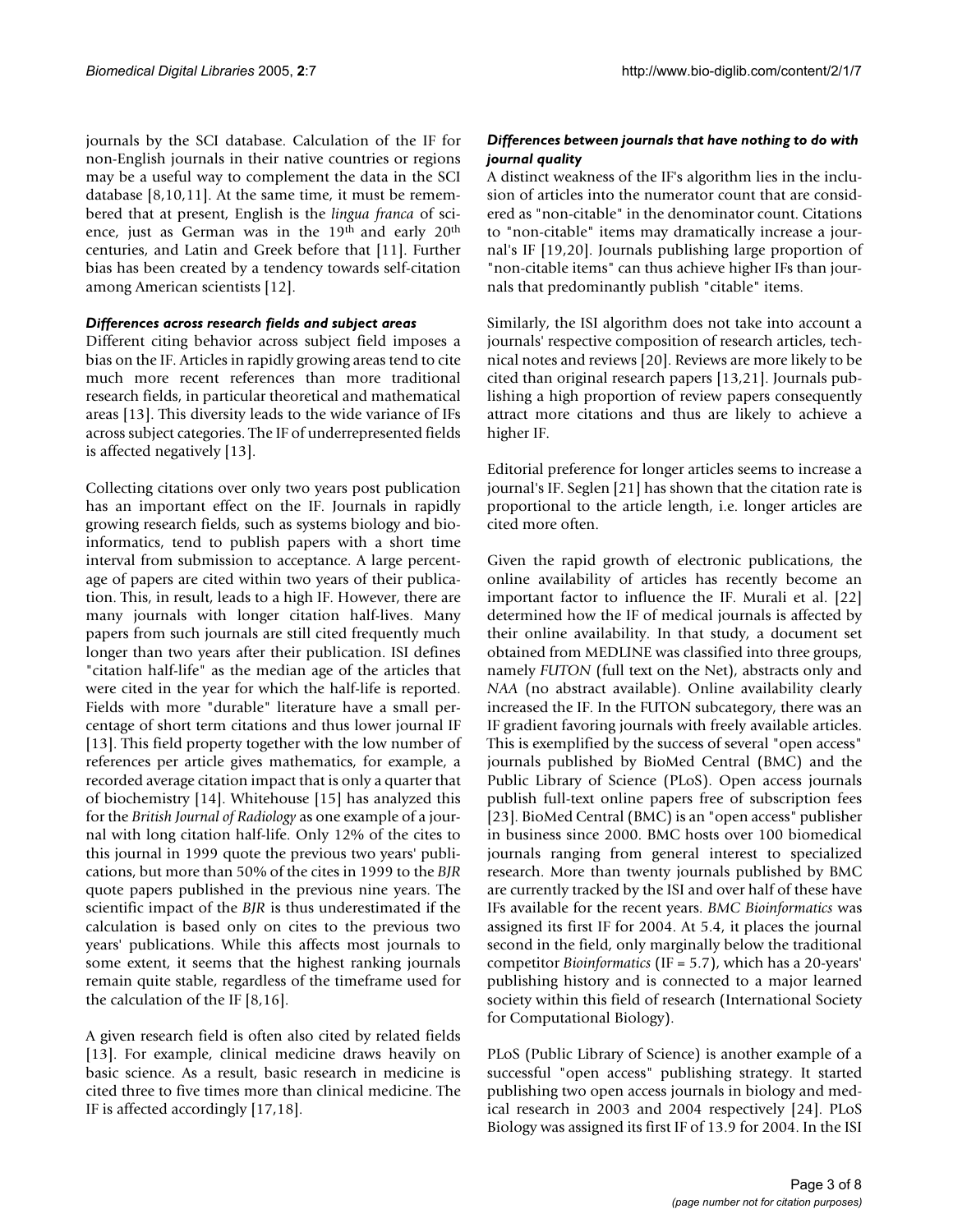subject category "biology", it is thus placed at the number 1 position of 64 in its first year of reporting an IF. FASEB journal at position 2 has an IF of 6.8, but has been in circulation since 1987. Similarly, in the other SCI subject category ("biochemistry and molecular biology")in which PLOS Biology is listed, it ranks at position 8 out of 261. Monitoring the development of such journals' IF will inform the determination of the online-availability bias in the future. This effect will increase in the future with the availability of new search engines with deep penetration such as Google Scholar [25,26], allowing researchers to find relevant articles in an instant, and then choose those with immediately and freely available content over those with barriers, economic and otherwise.

#### *Accuracy of data capture by ISI*

Investigations by *Nature* suggested a significant undercount of "citable" items in *Nature Genetics* in 1996 and an erroneous inclusion of "citable" items other than those defined by ISI itself for *Nature* in 2000 [4]. A more recent issue is undercounted citations to articles authored by consortia, rather than by a list of individual authors [27]. The article reporting the draft human genome sequence from the International Human Genome Sequence Consortium [28] is considered as a landmark paper published in *Nature* in 2001, but was surprisingly absent from the list of "hot papers" in biology, which are published regularly by ISI Science Watch [29]. The examination of the ISI's data showed that the ISI only considered citations to the full list of authors, led by Eric Lander of the Whitehead Institute for Biomedical Research at Cambridge, Massachusetts, and hence led to the grossly undercounted representation. The same applied to other prominent papers authored by consortia.

The accuracy of how citations are collected at ISI significantly influences the final published IF statistics. At ISI, data capture of journal papers is completed by optical character recognition software, important fields are highlighted manually, and the final tagging of every individual article is computerized. Algorithms have been designed to count valid citations. The simple involvement of two highlighted fields, such as the journal title and the year, makes the citation counting for the IF calculation easier. However, this raises systematic bias as citations cannot be matched to individual articles in real time. At this point an incorrect citation leaves its mark. For the field of environmental and occupational medicine, a recent study reported a prevalence of 3.35% incorrect citations; the respective articles receive an incorrect cite count, thus potentially reducing their journals' IF [30].

# *IF is calculated for a whole journal whereas citations are to individual articles*

The IF would reflect a journal's interest to the research community if citations were indeed distributed equally over all articles in the journal. However, this is not the case. Only a small percentage of articles are highly cited. Based on the analysis of three biochemical journals, Seglen [13] found that the most cited 15% of articles account for 50% of the citations and the most cited 50% of articles account for almost all citations (90%). These numbers were confirmed by a later study based on two cardiovascular journals [31]. The most recent study on articles published in *Nature* showed a similar high skew of citations: 89% of 2004's citations were generated by just 25% of *Nature*'s papers [32]. Apparently, researchers cannot solely depend on the IF to judge the quality of the journal.

Highly cited articles are found mostly in a small subset of journals, regardless of how parameters of the algorithm (e.g. average time-frame) are changed. In Garfield's view, these two combined effects strengthen the ISI's position as a means to point authors and readers to journals with true scientific impact [8]. The argument is that this effect justifies the fact that JCI is not all-inclusive, but rather selective. According to Garfield, JCI could still be considered comprehensive if it covered only the 500 most cited journals.

Invalid articles may pose a considerable bias on the journal IF. Retracted articles may continue to be cited by others as valid work. Pfeifer and Snodgrass [33] identified 82 completely retracted articles, analyzed their subsequent use in the scientific literature, and found that these retractions were still cited hundreds of times to support scientific concepts. Kochan and Budd [34] showed that retracted papers by John Darsee based on fabricated data were still positively cited in the cardiology literature although years had passed since retraction. Budd et al. [35] obtained all retractions from MEDLINE between 1966 and August 1997 and found that many papers still cited retracted papers as valid research long after the retraction notice.

Interesting papers, based on fraudulent data, may attract the scientific community's attention and be cited frequently, thus distorting the true impact of the journal that featured the sensational article. In a notable 2002 case of scientific fraud, Jan Hendrik Schön, a former researcher at Bell Laboratory, published "remarkable" findings on superconductivity, molecular electronics, and molecular crystals in several scientific journals, including *Science*, *Nature* and *Applied Physics Letters*. He was later found out to have falsified or fabricated data in 16 of 24 alleged cases of misconduct [36]. The data of 25 publications were implicated in the perpetuation of dubious claims. The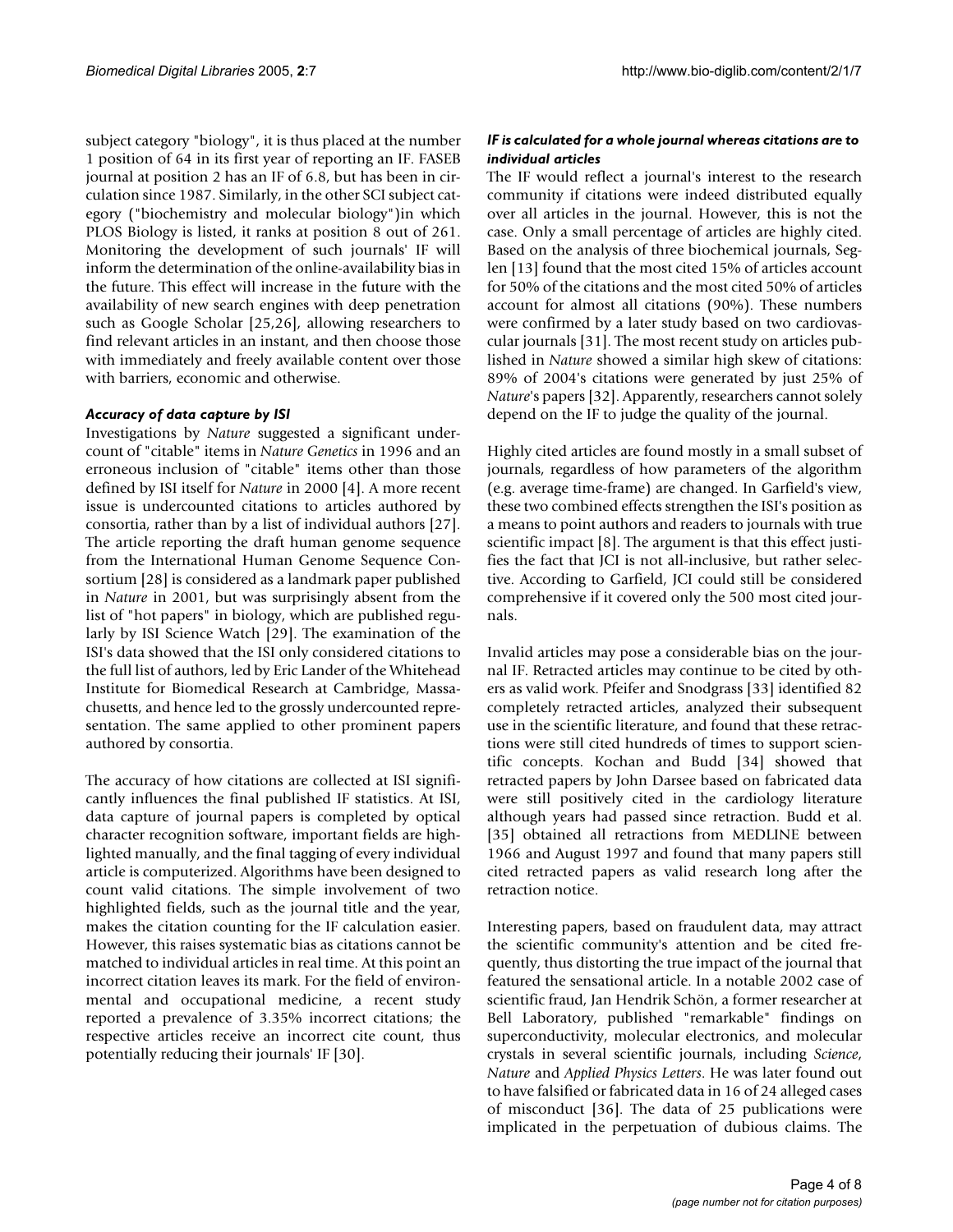findings of the investigation dismissed research results from "high impact" papers that had been promoted as major breakthroughs in the field.

# *Active manipulation of IF*

Owing to the preference authors and researchers give to high IF journals, editors may be tempted to artificially raise a journal IF. One very crude way to do so is by requesting author self-citation. In 1997, the journal *Leukemia* was accused of trying to manipulate its IF [37]. This first accusation came from Terry Hamblin, editor of *Leukemia Research*, a competitor to *Leukemia*. The evidence he was holding showed that *Leukemia* had asked authors who had submitted a paper to the journal to cite more articles from *Leukemia*. Later in 2002, Neuberger and Counsell [38] reported another similar case: they described how one journal editor suggested the inclusion of more references to that journal. In 2004, Sevinc [39] reported yet another incident. The influence of authors' choice of references distorts the perception of the journal within the scholarly community and is considered as highly unethical behavior.

# **Alternative journal impact measures**

The wide use of the IF, combined with obvious flaws, has motivated researchers in scientometrics to try to improve the algorithm for the calculation of the IF or to develop alternative journal citation measures altogether.

Van Leeuwen and Moed [20] have critically analyzed the use and validity of the ISI IF. They focused on four aspects: "non-citable" items included in the numerator of the IF calculation; the relative distribution of research articles; technical notes and reviews, different citing behavior across subject fields; and the fixed two-year citation window. They developed an alternative journal impact measure, the *Journal to Field Impact Score* (JFIS), to provide solutions to biases incurred from these four aspects. The JFIS includes research articles, technical notes, letters and reviews both in the numerator and the denominator. The JFIS also is field-normalized by comparing the journal's impact with the citation average in the fields it covers. The JFIS takes into account the relative distribution among the four types of distribution. Finally, the JFIS is computed based on a flexible and variable citation and publication window, and the selected publication window can in principle be set to any length. Despite the improvements that the JFIS has over the IF, van Leeuwen and Moed still suggested that more than one indicator should be used in bibliometric journal impact measurements.

Other researchers have focused on refining the ISI IF's limitations, such as the fixed two-year chronologic window. Asai [40] found that more accurate statistics could be calculated if the period count is based on months rather than

a year. Accordingly, he proposed an *Adjusted Impact Factor* to count a weighted sum of citations per month over a time period of four years. Glänzel and Schoepflin [41] conducted a bibliometric study to analyze the time behavior of citations to articles published in seven journals in different subject fields including social sciences, chemistry, medicine and mathematics. The results suggested a three-year citation window to be a good compromise between fast growing disciplines and slowly aging theories.

Sombatsompop et al. [42] introduced the cited half-life into the IF calculation as an alternative to setting the citation window at an absolute number. The proposed indicator, the *Cited Half-Life Impact Factor* (CHAL-IF), is calculated by replacing the two-year citation window with the journal's cited half-life in the IF computation formula. This study was based on 34 journals in the Polymer Science Category from the ISI subject heading categories. The journal ranking based on the CHAL-IF was different from that based on the ISI IF. The average IF by the CHAL method achieved a better stability than that calculated by the standard ISI method. Rousseau [43] renamed the CHAL-IF to *Median Impact Factor* (MIF). He further generalized the MIF to create a *Percentile IF* (pIF). The MIF is a special case of the pIF with p set at 50%. These modified IFs are not meant to replace the ISI IF, but should rather be understood as a complementary assessment tool.

When ranking a list of journals within a subject discipline, it is inadequate to only compare the IF without consideration of subject bias. Hirst [44] introduced what he called the *Disciplinary Impact Factor* (DIF) to overcome this subject bias. It is based on the average number of times a journal was cited in a sub-field rather than the entire SCI database. A similar approach was chosen by Pudovkin and Garfield [45], who suggested a rank normalized impact factor to be calculated within each subject category. For any journal j, its rnIF is designated as rnIF(j) and equals  $(K - R - j + 1)/K$ , where R-j is the descending rank of journal j in its JCR category and K is the number of journals in the category. Ramírez et al. [46] proposed a renormalized IF which was calculated based on the maximum IF and median IF of each category. This quantitative parameter allows the direct comparison among different research areas without introducing other considerations. Sombatsompop [47,48] introduced a new mathematical index, the "Impact Factor Point Average" with the specific aim to allow across-field comparison of IF.

The above-mentioned variants of the IF may improve journal citation methodological aspects. As of now, no database makes use of these derivative algorithms. They are neither widely known nor accessible to the scientific community. There are some commercial alternative data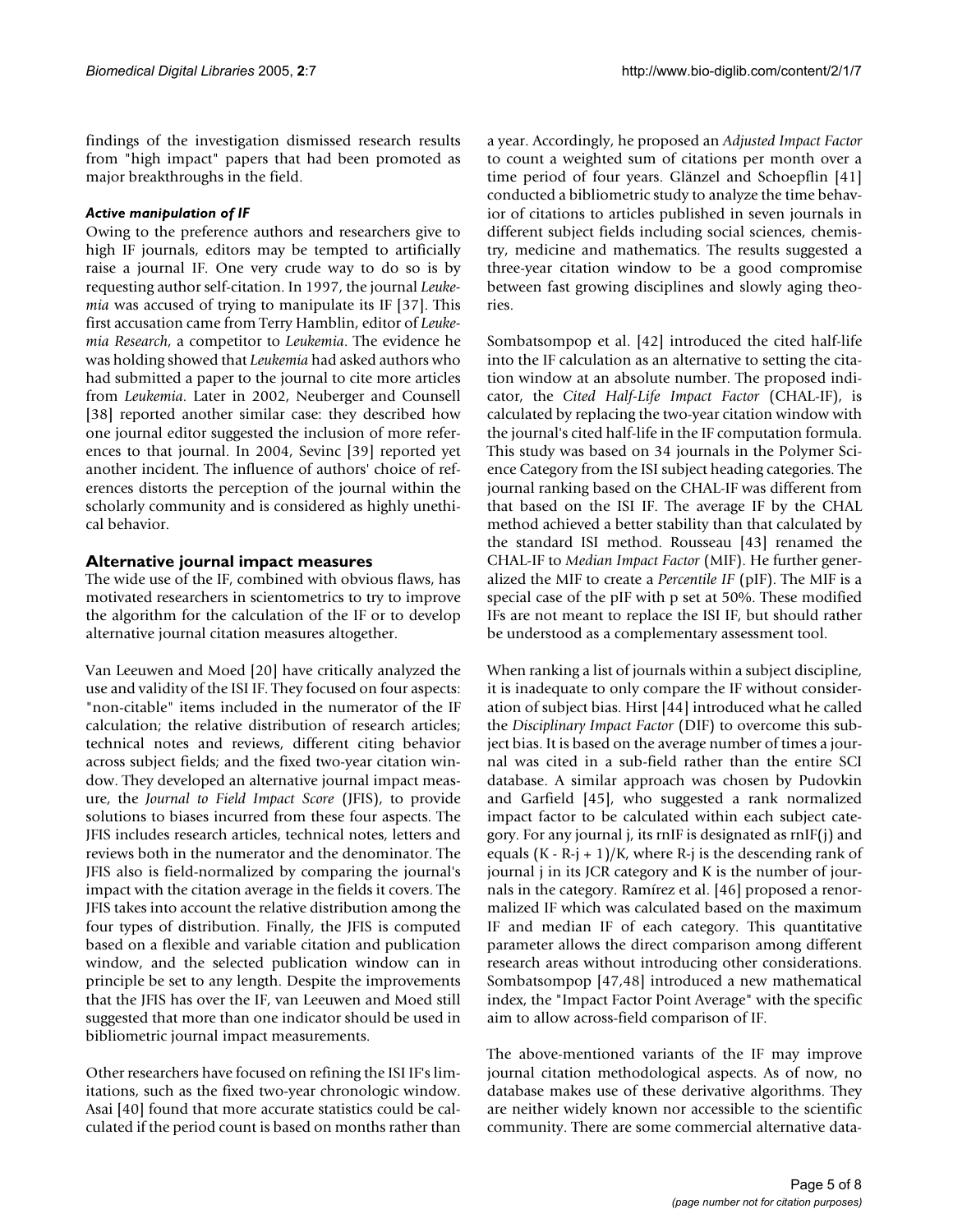bases available that claim to overcome the intrinsic flaws of the SCI database.

The Euro-Factor (EF) database is a moderately successful example of citation analysis innovation. Targeting the language bias and perceived *USA-centricity* of the SCI database, the Euro-Factor<sup>™</sup> (EF) [49] was proposed as an alternative to the ISI IF to meet the citation measurement demand of the European scientific community. The publishing company VICER [50] created the "Euro-Factor" database, in order to collect bibliometric data from biomedical journals in European countries. More than 500 journals were included by means of a peer-reviewed quality selection process. A new algorithm was designed to analyze the biometric relationship between European journals:

| $EF =$ | Number of citations |  |  |                                                                           |  |  |
|--------|---------------------|--|--|---------------------------------------------------------------------------|--|--|
|        |                     |  |  | $EF$ coefficient $\times \sqrt{Number}$ of citations + Number of articles |  |  |

Unfortunately, VICER does not provide detailed explanation of the algorithm outside of the simple formula, which arbitrarily sets the EF-Coefficient at a value of 10. The formula does not further the understanding of how a Europe-specific ranking is achieved. The EFs of all European journals covered are calculated every year, and the list of EFs is available from VICER every January. According to VICER, the EF for *Lancet* and *Nature* in 2002 is 106.1 and 55 [49], whereas the ISI gives them IF of 15.4 and 30.4 respectively. In these two prominent examples, it seems somewhat naïve to speak of European journals, as both have editorial offices in the United States.

The Prestige Factor (PF) database possessed a dubious and short-lived existence. In an effort to challenge the ISI IF, in 2001 the "*Prestige Factor*" (PF) was launched at "Prestige-Factor.com". The PF was heralded as a superior assessment tool. It promised to measure the true value of academic journals by including original articles only and hosting a "superior" database compared to SCI. With only minor differences, such as the inclusion of original articles only and a three year citation count window, the underlying premise of both the IF and PF was identical [51]. One detailed analysis of the PF's social sciences subset found essential misrepresentations and misleading data on the company's website [52]. Concerns about the source of citations in the PF database were raised and led to doubts and competitive accusations. In 2002, the company was forced out of business in the wake of a threat from ISI to sue for intellectual property infringements.

# **What question does the impact factor answer?**

Strictly speaking, the journal IF only measures the average citation rate of all the "citable" articles (research articles, technical notes and reviews) in a journal. As such, IF is not a perfect tool to measure the journal quality. However, in most cases, it performs what it promises when various flaws are taken into active consideration. Ready accessibility and regular updates of the ISI IF provides the best available indicator for journal quality, accepted widely within the scientific community. Journals with the highest IF in each discipline are usually the most prestigious ones [8]. It can be considered as a general guideline that helps librarians determine which journals to purchase, helps authors to decide which journal to submit their work to, helps editors and publishers to assess their journals, and helps the funding agencies to shortlist applicants. Garfield [11] points out the IF's surrogate function as a measure of potential future impact of very recent publications, and as a safeguard against hiding ineffective research where funding may have been obtained through political connections rather than research quality. In Garfield's words: "impact simply reflects the ability of journals and editors to attract the best papers available" [53].

# **What questions does the impact factor not answer?**

The IF cannot assess the quality of individual articles, due to the qualitative variety of citations distributed in a journal [13,31,32]. A small proportion of articles count for a large percentage of citations. This means that a typical article in a high IF journal may not be cited more frequently than an average article in a relative low IF journal. As a result, IF alone is not able to judge the individual article's or author's performance.

Even under the assumption that citations were equally distributed among all articles, the IF would only measure the *interests* of other researchers in an article, but not the article's *importance* and *usefulness*. The *Guide to Clinical Preventive Services* by the US Preventive Services Task Forces (USPSTF) [54] is generally thought to be an example of top-level scientific evidence, the best available knowledge source. Nakayama et al. [55] showed that articles from "low impact factor" journals were also cited frequently in this guide, demonstrating the usefulness of those articles in providing clinical evidence.

In order to determine the relationship between citation factors and a trial's methodological quality, Berghmans et al. [56] analyzed citation indexes including the IF by assessing 181 eligible articles included in nine systematic reviews performed by the European Lung Cancer Working Party (ELCWP). The results showed that journals with higher citation factors did not publish higher quality clinical trials. Furthermore, several studies showed invalid articles continue to be cited after their retraction [33-35]. The high number of citations to these articles may raise the IF of the respective journals, yet this high IF cannot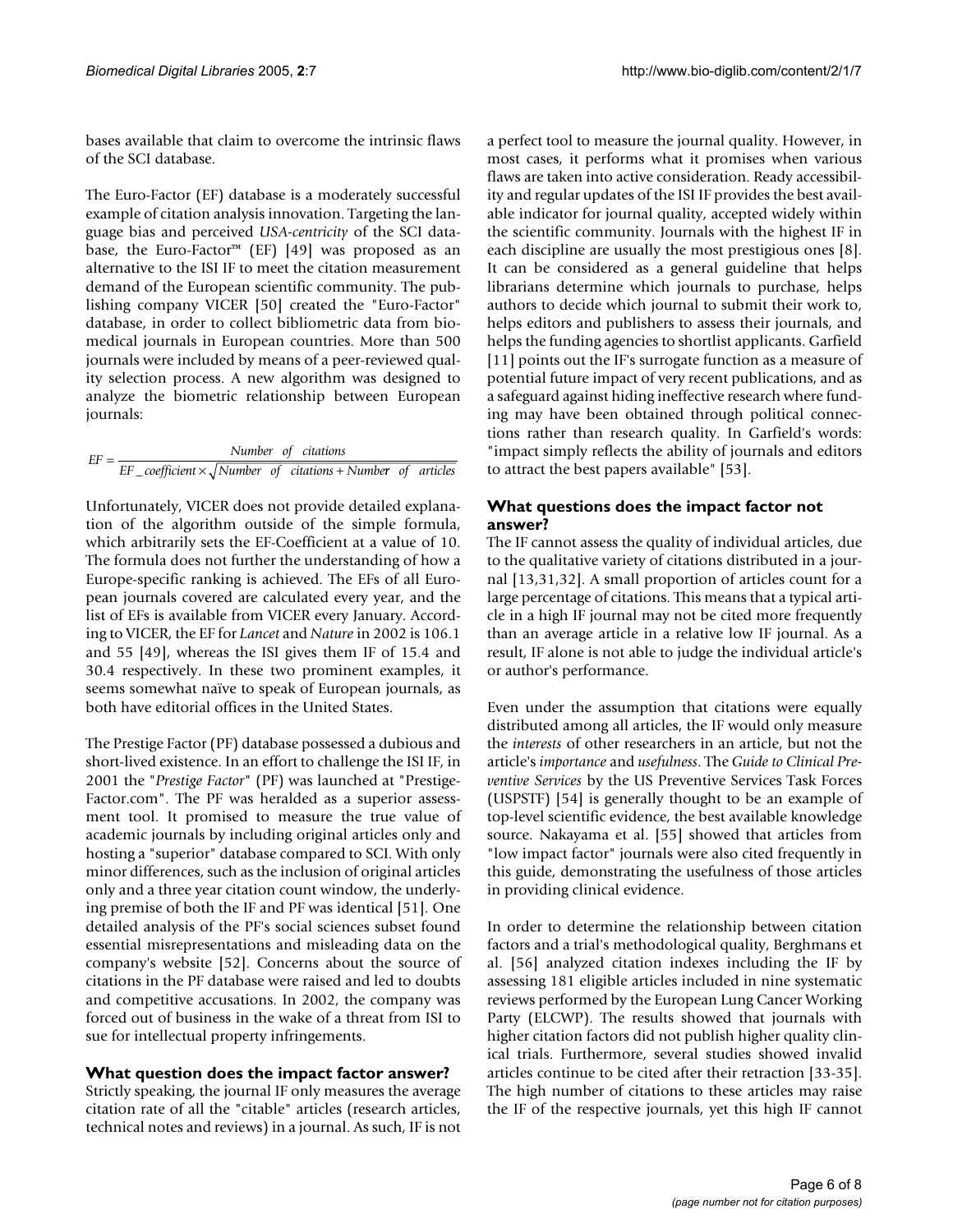guarantee the significance and performance of an article published in such periodicals.

#### **How may different professional groups take into account the limitations of the impact factor?**

Different professional groups need to take into consideration the inherent limitations of the IF. Librarians can use the IF to identify multidisciplinary journals, as a higher IF hints at wider acceptance of the journal. New and very specialized journals, however, must be assessed separately, as an IF might not yet be available or not reflect the importance of the journal within a given field of high specialization. The easiest way to assess the relative position of a particular journal within its field is to browse through the SCI's Subject Category and sort all journals by their IFs in a particular category. It should be noted that some journals may be classified as members of more than one category, and ranked differently across categories. When assessing new journals or journals from highly specialized disciplines, librarians should actively look for guidance from researchers at their institution that might be involved in that particular field of science.

Scientists hope to publish in "prestigious" and widelyread journals primarily to communicate their findings and achieve visibility with peers, enhancing their career prospects. While considering a journal submission target, the most important factors influencing authors' decision are the perceived reputation of the journal (often equated with the IF), closely followed by the international reach and inclusion in abstracting and indexing services [57- 59]. As an indirect measure of these qualities, the IF has a place in the process of decision making [11], but should not be paramount. Thought should be given to how well the manuscript's topic fits the journal, the actual circulation numbers, and potential readership. As readers, scientists may customize IF analysis by including only citations from individually chosen trusted journals to other journals in the field and thus identify relatively unknown journals of interest to this research topic. This technique was suggested (and used) by Garfield in 1972 [60], but may be somewhat obsolete in an era when digital library readers can quickly access and scan the abstracts of interesting articles.

Editors and publishers must have a strong determination to publish valid articles without regard to the possibility of a potentially high citation count. Publishers must also analyze *how* articles are cited (Do citing authors agree or disagree? Do they cite a technique, or a conclusion? Are citations to valid articles, or was a retraction overlooked?) if they want to improve the quality of the research they publish. Editors might put additional effort in identifying the "best" quality papers, rewarding the successful author(s) a distinction of merit, useful when preparing an

academic promotion portfolio [51]. BMC has recently introduced such a feature by labeling articles as "Highly accessed" if they are accessed more frequently than would be expected in the subject category. BMC does not, however, disclose the exact usage benchmark. In the end, nothing replaces innovative, and even good controversial research [11] as a promotional too for a scientific journal.

ISI cautions against the use of IF for the evaluation of individual researchers [4], yet funding agencies continue to track the IF record of applicants as an individual's investigator's assessment. Finland demonstrates an extreme example of IF canonized into law. Finnish government funding for university hospitals there partially depends on "publication points", which are derived from the IF of journals wherein the researchers publish their work [4]. Due to the IF's inability to compare individual articles, funding agencies should develop a detailed assessment of how an individual's work impacts on the scientific community, including how a submission decision was made. The IF is an indirect, affiliated measure of a researcher's work at best. A recent publication in a high-impact journal with high editorial standards and strict peer-review leads to the assumption of quality for the individual article [11]. Individual researcher assessments by funding agencies or potential employers would be best advised to make use of subject category-specific derivates of the IF, such as the rank-normalized IF [45].

# **Conclusion**

The present narrative review gives an introduction to the scientometrics of the ISI IF to non-specialist librarians, researchers and administrators. It describes the IF as a bibliometric tool with limited explanatory power. The IF must be used with full knowledge of its limitations and can then serve an indirect affiliated indicator of research quality. More precise information can be gained if some of the described alternative measures are appropriately used.

# **Competing interests**

The author(s) declare that they have no competing interests.

# **Authors' contributions**

Author 1 (PD) and author 3 (AM) participated in literature review, while author 1 (PD), author 2 (ML) and author 3 (AM) drafted the manuscript.

# **References**

- 1. Mabe M, Amin M: **Growth dynamics of scholarly and scientific journals.** *Scientometrics* 2001, **51:**147-162.
- 2. Mabe M: **The Growth and Number of Journals.** *Serials* 2003, **16:**191-197.
- 3. Garfield E: **Citation indexes for science; a new dimension in documentation through association of ideas.** *Science* 1955, **122:**108-111.